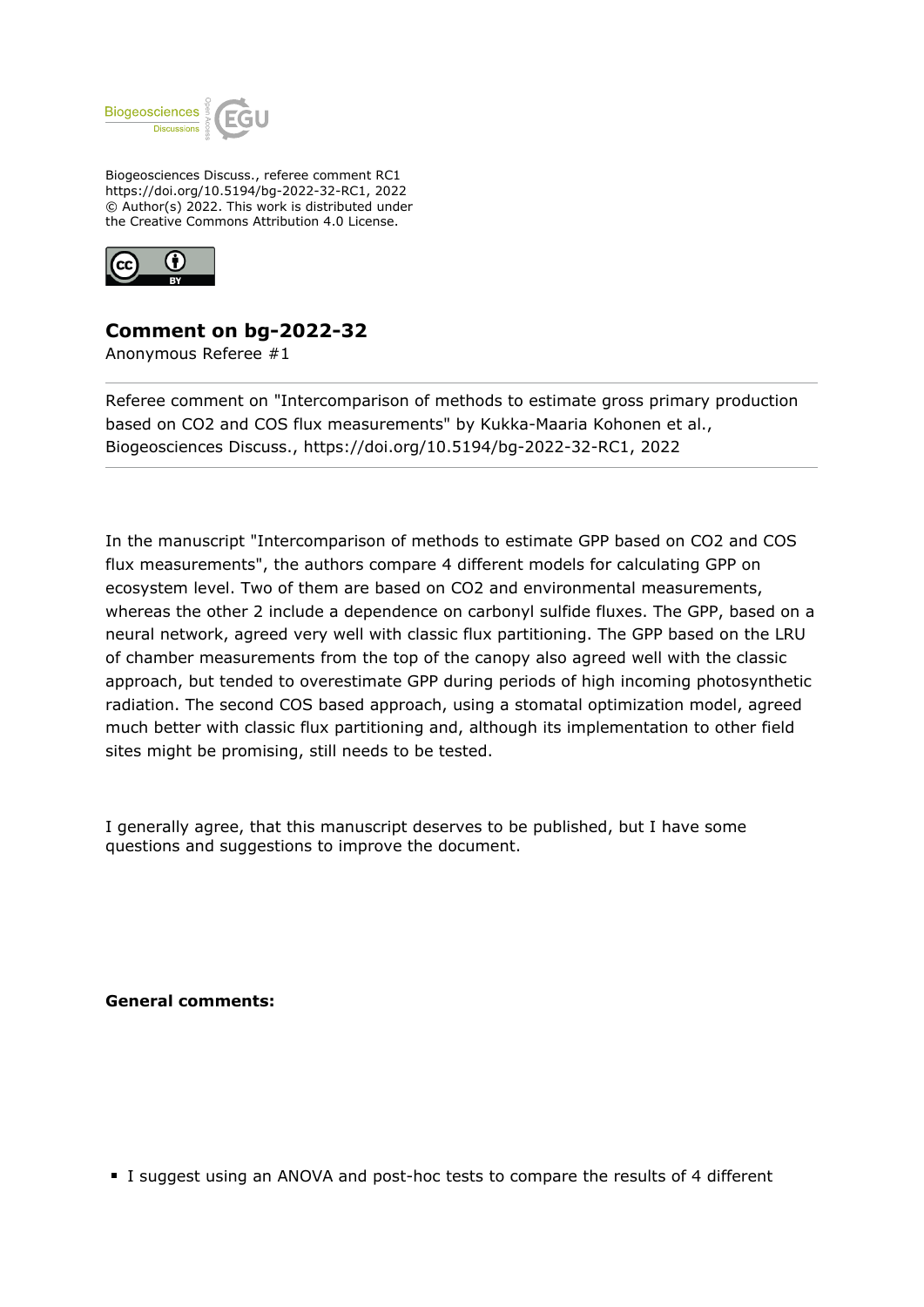models, daytimes and timescales instead of doing t-tests between only 2 of them. This could also end up in a nice table/plot for the reader. It's sometimes hard to grasp the differences within the text, which model results in a higher/lower GPP at different timescales and daytimes.

- (Also, if a pairwise t-test is used to compare so many samples, the p-values need to be adjusted - see Bonferroni Holm).
- I also think the publication would profit if you put plots showing the modeled versus the measured daytime NEE (for all approaches) for interested readers into the supplement (to compare over/underestimation of the models).
- Where do the differences between the daily and monthly GPPs averages come from?
- I suggest having an English native speaker proofread the manuscript since some sentences feel off.

## **Specific comments:**

38-40 The daytime approach of Lasslop et al. does not assume, that the respiratory processes are the same during day and nighttime, at least the base respiration is based on daytime data!

60 The carbonic anhydrase is also located within the cytoplasm. I would add this information. (see: Polishchuk, O. V. (2021). "Stress-Related Changes in the Expression and Activity of Plant Carbonic Anhydrases.")

99 Was the friction velocity threshold applied during both day and nighttime?

105 For the sake of completeness, it would also be nice to have the company/origin of pt100 sensor stated here.

112 Why did you use 50% as a threshold?

168 I think the  $4<sup>th</sup>$  method should get a separate section including a title like the other 3.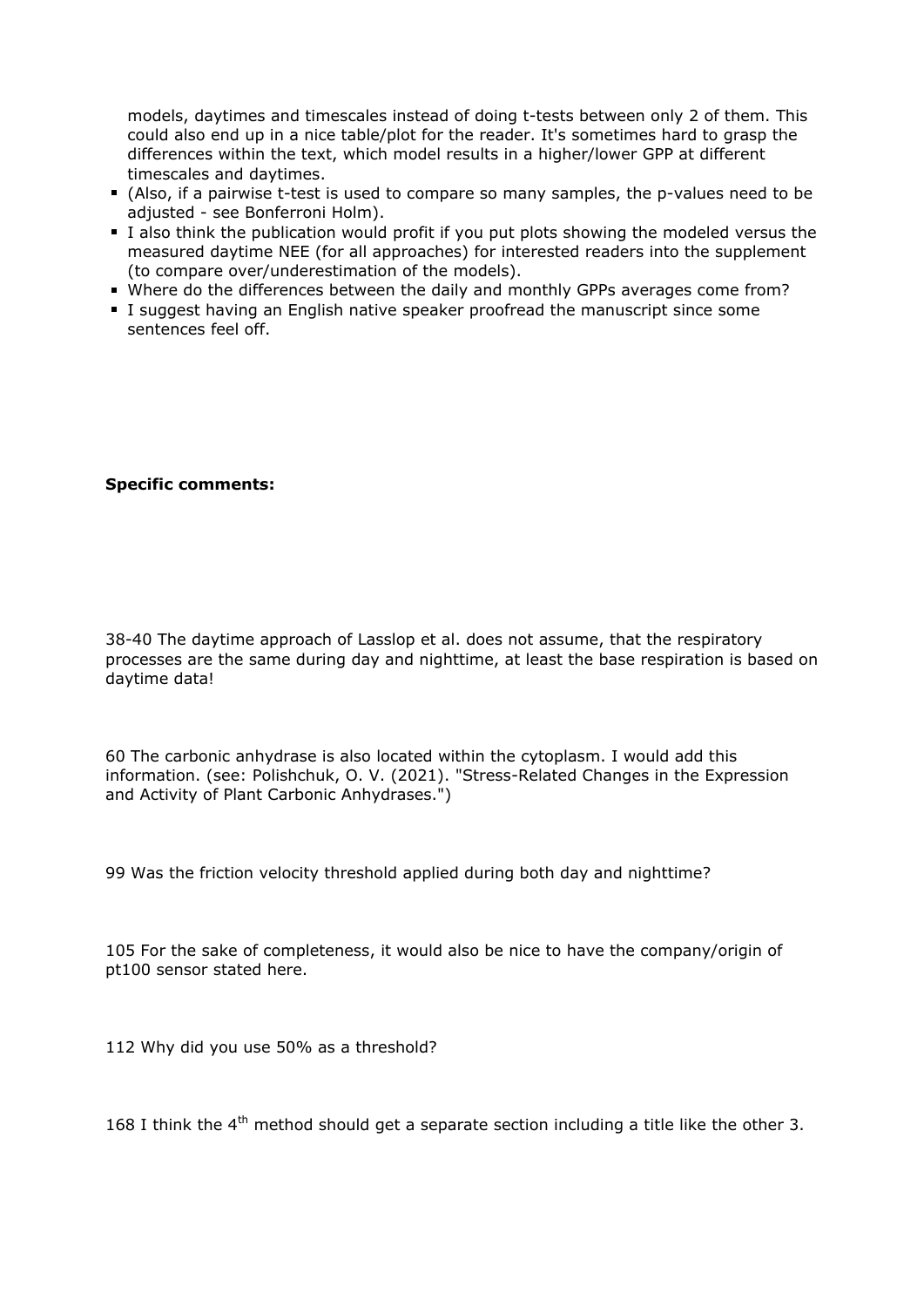186 Why did you use these exact values? Is there a reference for them? In which way will this influence the resulting LRU during the season regarding over and underestimation. It would be nice to see a sentence or two about this.

193 I am not sure the data is presented in a form, that will help the reader understand the data. Maybe it would be better to sort the sentences chronologically from 2013 to 2017 or group them by the environmental variables following Fig 1.

202 What does slightly higher mean? Can you give a percentage or absolute values?

209 Was the half-hourly data also statistically different?

210 How can GPPnlr be negative? Shouldn't the equation make it positive in any case, and set it to 0 when the air temperature is below 0?

215-216 The GPP difference in 4d is not for daily but for 30 min data, "e" shows daily values.

232 LRUcap might be higher than LRU from chamber measurements. The LRU chamber measurements might not be best in representing the whole canopy. The higher LRU of GPPcap might even be closer to the true LRU value of the canopy, depending on the position of the chamber measurements. A higher LRU indicates more COS uptake per CO2 uptake, which might happen in the lower part of the canopy since there is less PAR, but the COS uptake should continue unhindered. I would refrain from concluding that LRUcap was overestimated during times of high radiation, but discuss the difference (and possible reasons) between the two COS based GPP.

234 I feel like introducing 2 new "parameters" in the result section is the wrong place, introduce them in the methods section.

239 Instead of writing "not large" can you tell if they are statistically different, and which one was higher/lower.

250-253 I don't think the comparison to a full season is needed, only state, that these cumulative measurements account for 13 weeks around the peak growing season.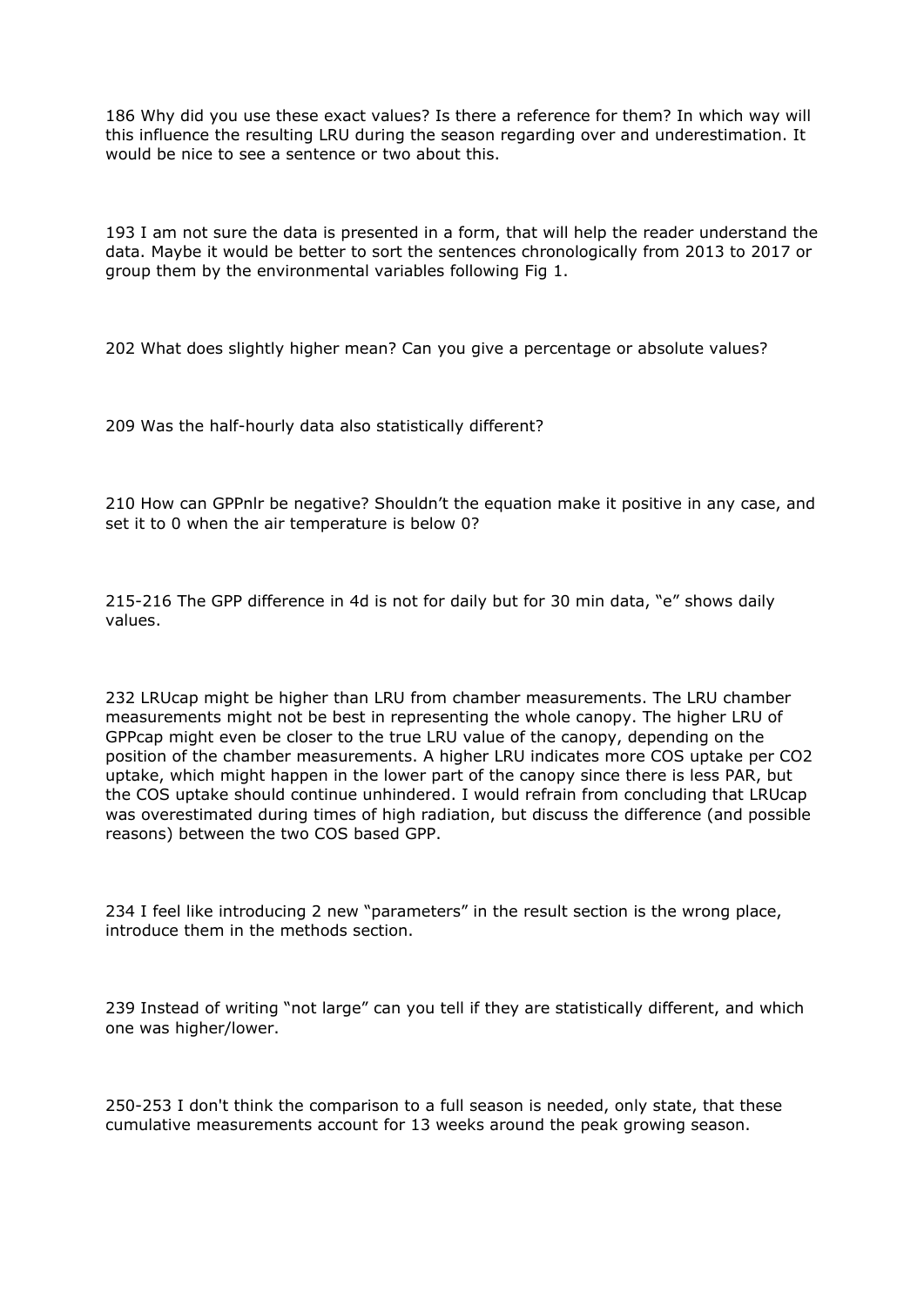274 How did you find the saturation point. Which algorithm did you use?

279 You could put a reference for Figure B2 here, showing the higher LRU at higher PAR for LRUcap

283 Usually, an increase in VPD should decrease the stomatal conductance/GPP. (see page 480-481 *Körner, C. (1995). Leaf Diffusive Conductances in the Major Vegetation Types of the Globe. Ecophysiology of Photosynthesis. E.-D. Schulze and M. M. Caldwell. Berlin, Heidelberg, Springer Berlin Heidelberg: 463-490.*

and *Lasslop, G., et al. (2010). "Separation of net ecosystem exchange into assimilation and respiration using a light response curve approach: critical issues and global evaluation." Global Change Biology 16(1): 187-208.*

The correlation between VPD and GPP in spring might only be caused by the correlation of the air temperature with VPD.

286-289 Since you have not observed a drought or heatwave, these sentences feel unnecessary.

303 State the difference here, "similar" feels unclear.

316 I actually dislike the term measured LRU, as LRU is a product of GPP and COS fluxes, so it can't be measured. I suggest replacing measured LRU with "LRU derived from chamber measurements" or a wording that is more representative for the LRUs calculation.

318 Why was it not comparable to the chamber measured LRU?

322 It would be nice to have the information about the position of the leaf chambers in the methods section, so that the reader knows what the basis for the LRUpar is.

336 I am not sure that you should conclude that the LRUcap model underestimates GPP during midday compared to GPPpar. Due to the aforementioned issue of only having a chamber at the top of the canopy, the GPPpar might be overestimated and GPPcap could actually better. (The LRU at the top of the canopy might be lower compared to areas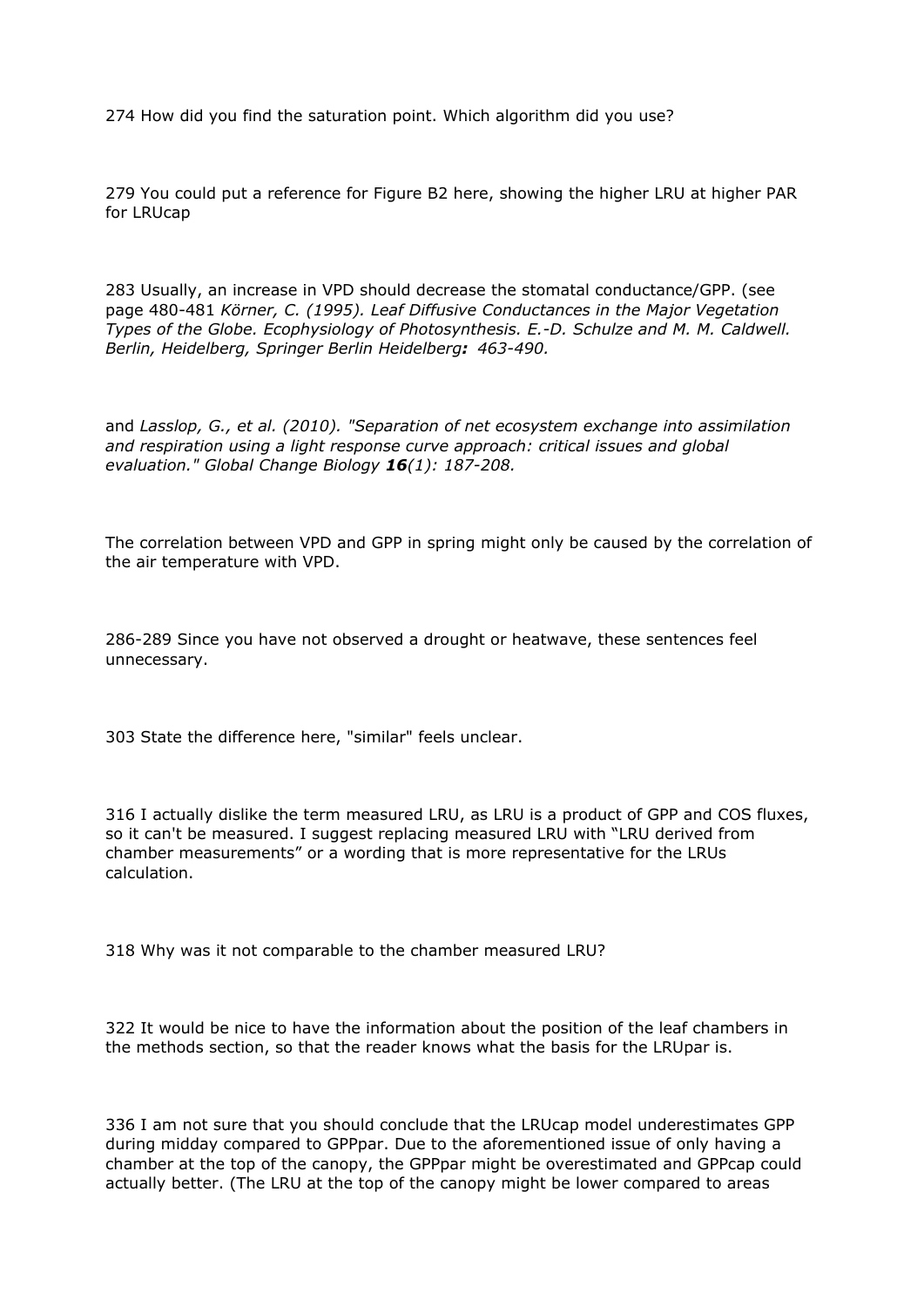within the canopy). I propose, just writing that the GPP is lower instead of underestimated, since "underestimated" gives the impression that GPPpar is correct.

Fig 3 Is this figure based on half-hourly data points? Are these really average or median differences like in Fig 2?

Fig 5 Do you mean cumulative daily fluxes when you write daily flux data points? You mention, that all medians have been calculated using the same number of data points. Were these also the same data points, or could there be a bias from different days?

Fig 7 Why did you use 700 par as the threshold?

Fig B2 If measured means "chamber -measured" LRU please state so.

## **Technical corrections:**

91 "Consisted of a Gill HS"

112 I feel like some words are missing in this sentence. The second part about monthly averages feels disconnected. Are you trying to say, that the monthly averages were also only calculated from daily means, when 50% of the half-hourly data was available?

218 To investigate further the causes for the …

253 remove brackets from (on average 25%)